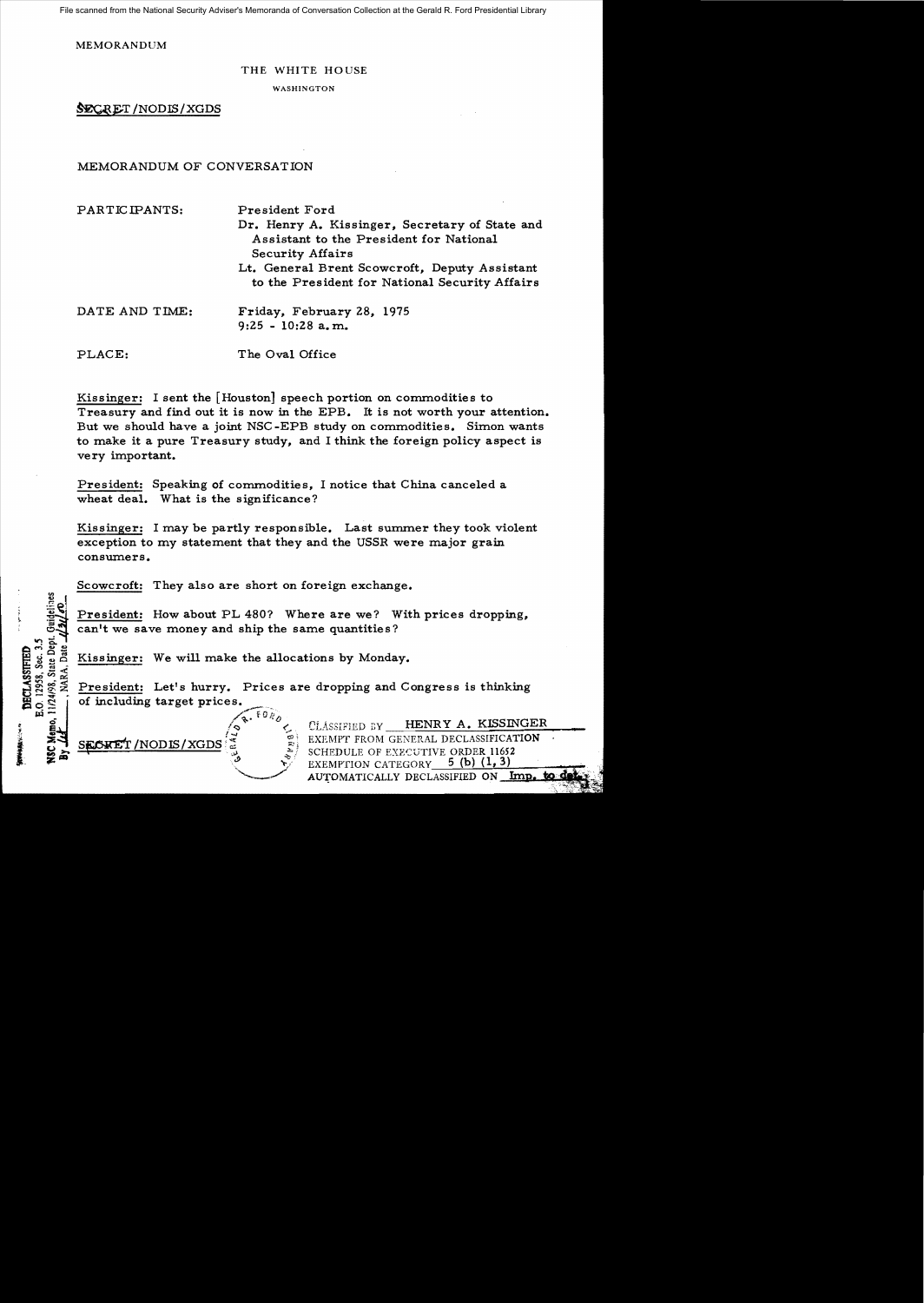### SECRET / NOD IS / XGDS

The embassy I was thinking of is Nicaragua. Let's get rid of Shelton.

Kissinger: I am just waiting for a name from you.

I think we need a CIA Steering Committee and White House corroboration.

President: Silberman said he won't take it.

Kissinger: Colby and Schlesinger are scared and out of control. You should consider Silberman for Colby.

President: He said he would help out for a month or so.

[More on Colby]

Kissinger: Verification Panel meeting on SALT. There is one issue I want to mention to you. Defense wants to raise the issues that were settled at Vladivostok for bargaining points.

#### President: Like what?

Kissinger: MIRV limits on the SS-18. I think Brezhnev will take it as bad faith. It is true they did the same in their treaty. But we are in a stronger position if we insist on the limits of Vladivostok. Otherwise we are back to the drawing board. Also if it is in your instructions, we will have to defend why you fell off.

President: What have they asked?

Kissinger: 240 Trident, something on FBS.

One other thing. Jackson is now attacking SALT compliance, rather than the Vladivostok agreement. Colby gave the impression there were massive violations. Schlesinger is testifying next week. Maybe a short NSC meeting would be useful.

President: That is a good idea. Give me a full background paper.

Kissinger: Church and Pearson have indicated some interest in a threeyear Vietnam package. They probably won't accept our figures. I think we should ask for \$6 billion. Martin thinks we can go for \$5 billion.

#### **SEGRET/NODIS/XGDS**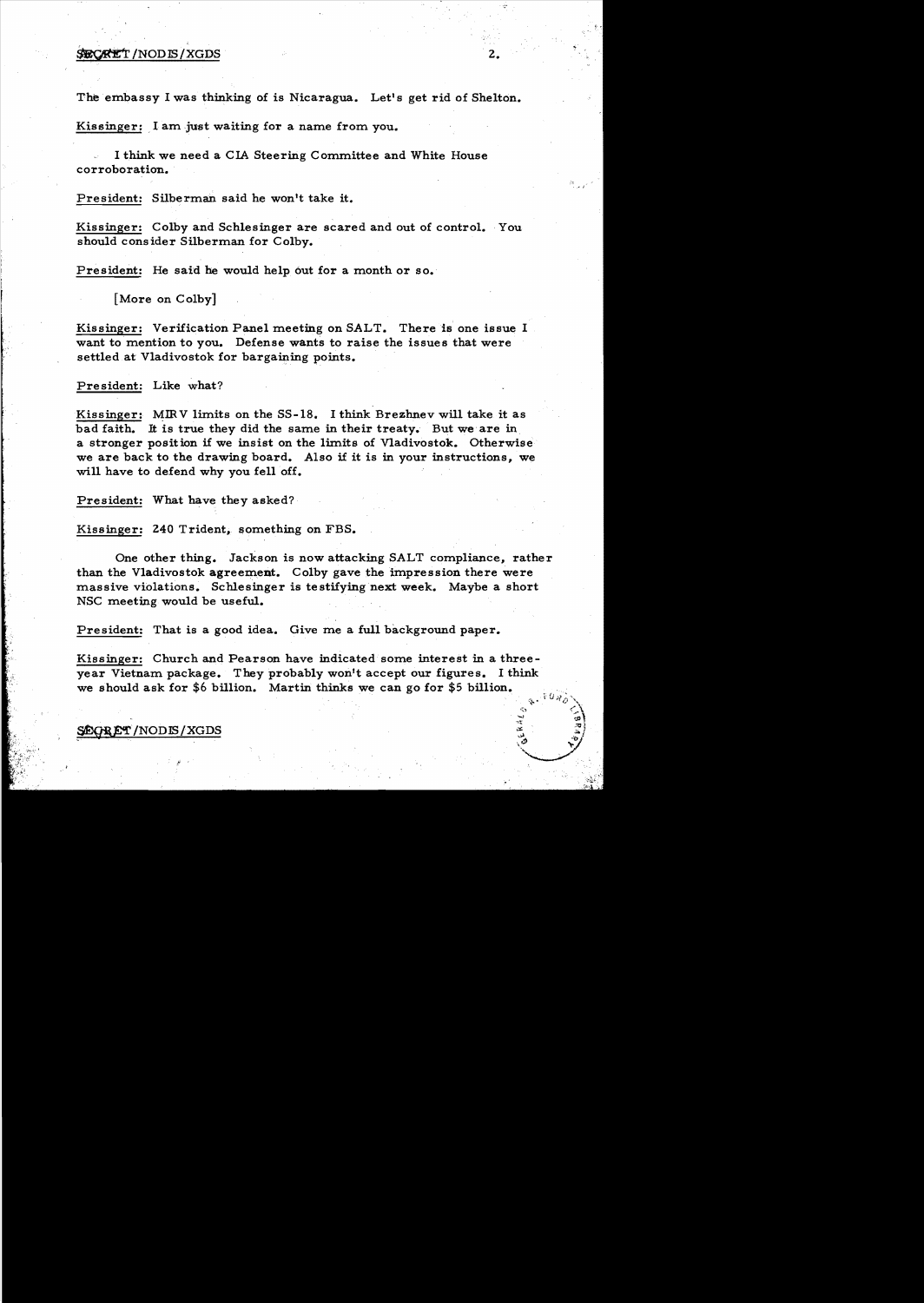# $$RCKEf/NODIS/XGDS$  3.

President: You know they will cut anyway.

Kissinger: We should ask for 6 and accept 5.

They also have a Cambodia gimmick: cut it to \$75 million and make it up through drawdown, etc. We can't accept the psychology of taking cuts like that even though they are made up.

President: How is the Congressional delegation doing?

Scowcroft: They are meeting with the PRG.

Kissinger: You should send a letter to Brezhnev. [He hands the President a draft, which the President reads.}

President: O. K. Will Brezhnev bring Mrs. Brezhnev?

Kissinger: Yes, but I have an uneasy feeling something is wrong with Brezhnev.

On Panama, rather than come directly to you I would like to have an interagency meeting to try to resolve it with Defense. We offered 25 years in  $167$ . For us to go to 50 years now will break off the ne gotiations.

On my speech, the press may play it as a change in our Cuba. policy. I say something about changing the two-thirds majority.

President: Will we vote for it? I am a little uneasy about so overt a move with this current uproar in the Senate.

Kissinger: I took out the multilateral corporations. If I take this out, there won't be much left.

President: Go ahead, but make a strong point on the American bilateral attitude.

Kissinger: I could take it out and put the part back in about corporations.

President: I think that would be better. There will be some support for the corporate aspect, but not the vote part.

## **§EGRET/NODIS/XGDS**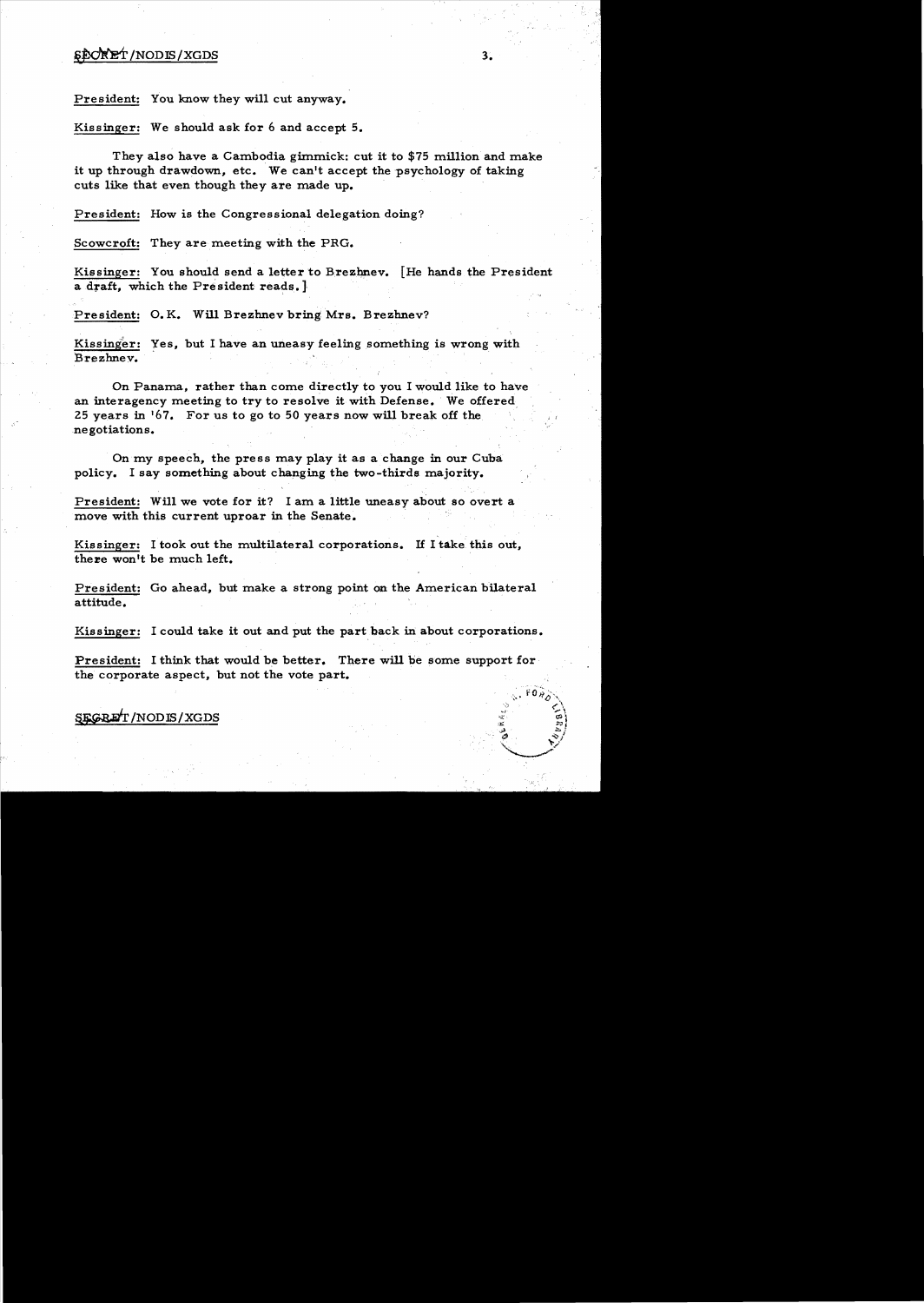# SEORET/NODIS/XGDS

Kissinger: There are two Nixon-associated points I want to mention. [Chapin and Safire]

President: Inconceivable. First, how could you have? Absolutely impossible.

Kissinger: Lowell Weicker sent a letter asking to get transcripts of my transcripts of telephone conversations. I would like to tell Weicker if there is any legislative purpose to be served, I will be happy to answer.

President: Isn't that Executive privilege?

Kissinger: I am assuming this is the beginning of some new onslaught.

President: If there is a public contest between you and Colson, there is no doubt, of the winner.

Kissinger: What I would like to have brought out is all the conversations between Colson and the President.

 $H \text{aig told me } $5,000$  was given to Colson and Scali to hand out to newsmen to get me. They used to give the President lists of my phone calls.

LET /NODIS / XGDS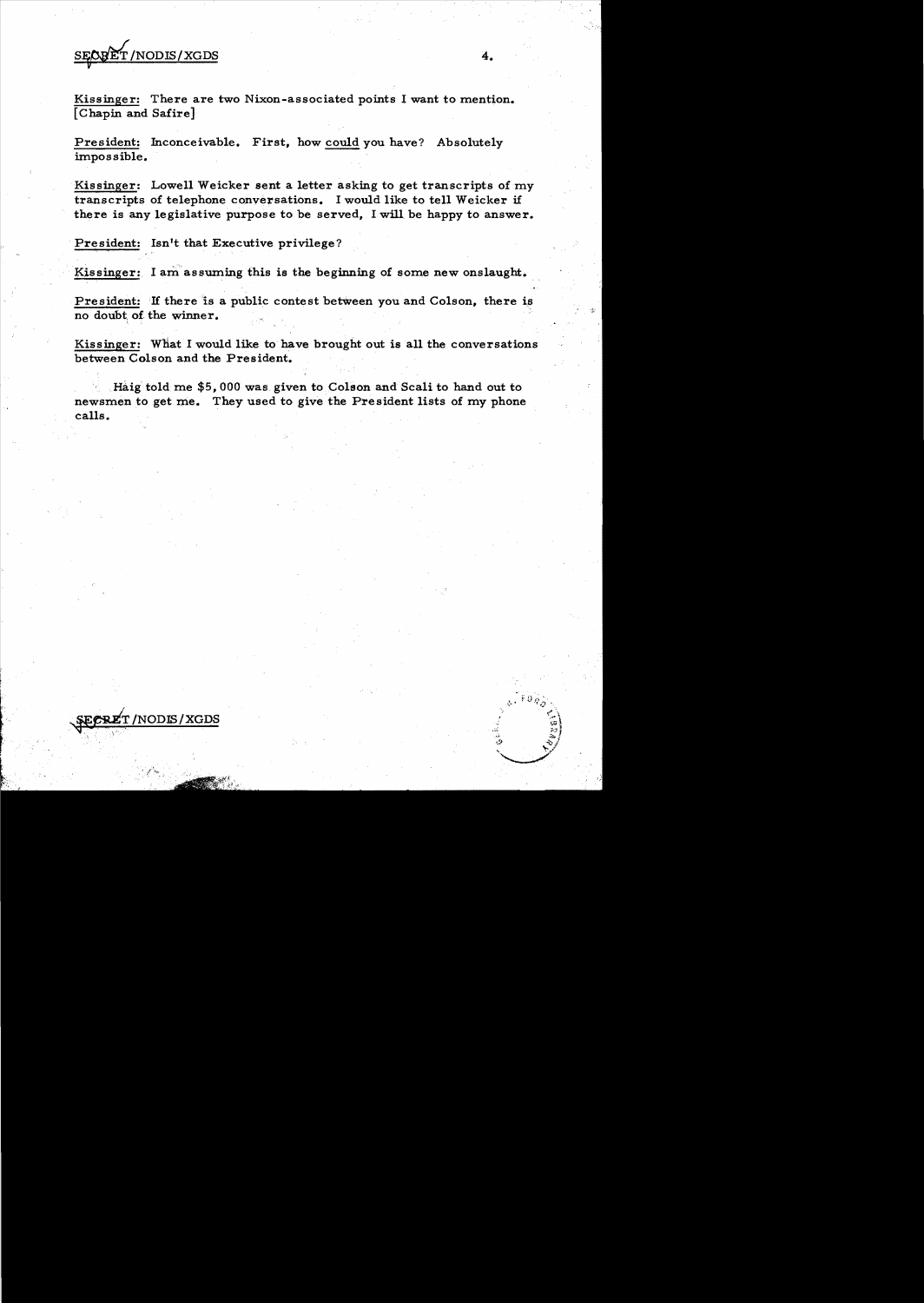Entres Harities on The Stern Sant Colland on Penergy (20) CIA Crop meeting  $2|28|75$ K Josent speech portion on comontant Terries + ford out it is mour in EPB. Witwith your attention. But we should have a point NSC-E0B street on comptions Simon mont to insteit a puie Tres strik e 2 trinh Pd P sperhoi de chiter dante Et Chin emp a what L'Imight party use fast surmer they trote violent redu quin portuurs 5 Thing also short en fri. spihogs P Home asunt PL460? When are we? W/priso dyping, Cont one some money + those Lame grantities? L ce e will probe calhéative in trondry. l'Etat i la hum pièce au chaping & Conz Amting The endorse String p is Microgue.html  $\sharp$ aig K & print martin par manu française et constant P Silber < said he won't toke it. R Colf & Sallo on south and of water. you should consider Sellan for Cally. P He sound he would help and for a mouth over. (Zwarian Colhy) K UP virty on SALT. One issue front & montion & you. Deparis vontés rain coisines settled et l'Ird P Letrumet & Mare limits on S.S-C. Strick Buy with Take it or Road fonts It is truthing shit a some mittheir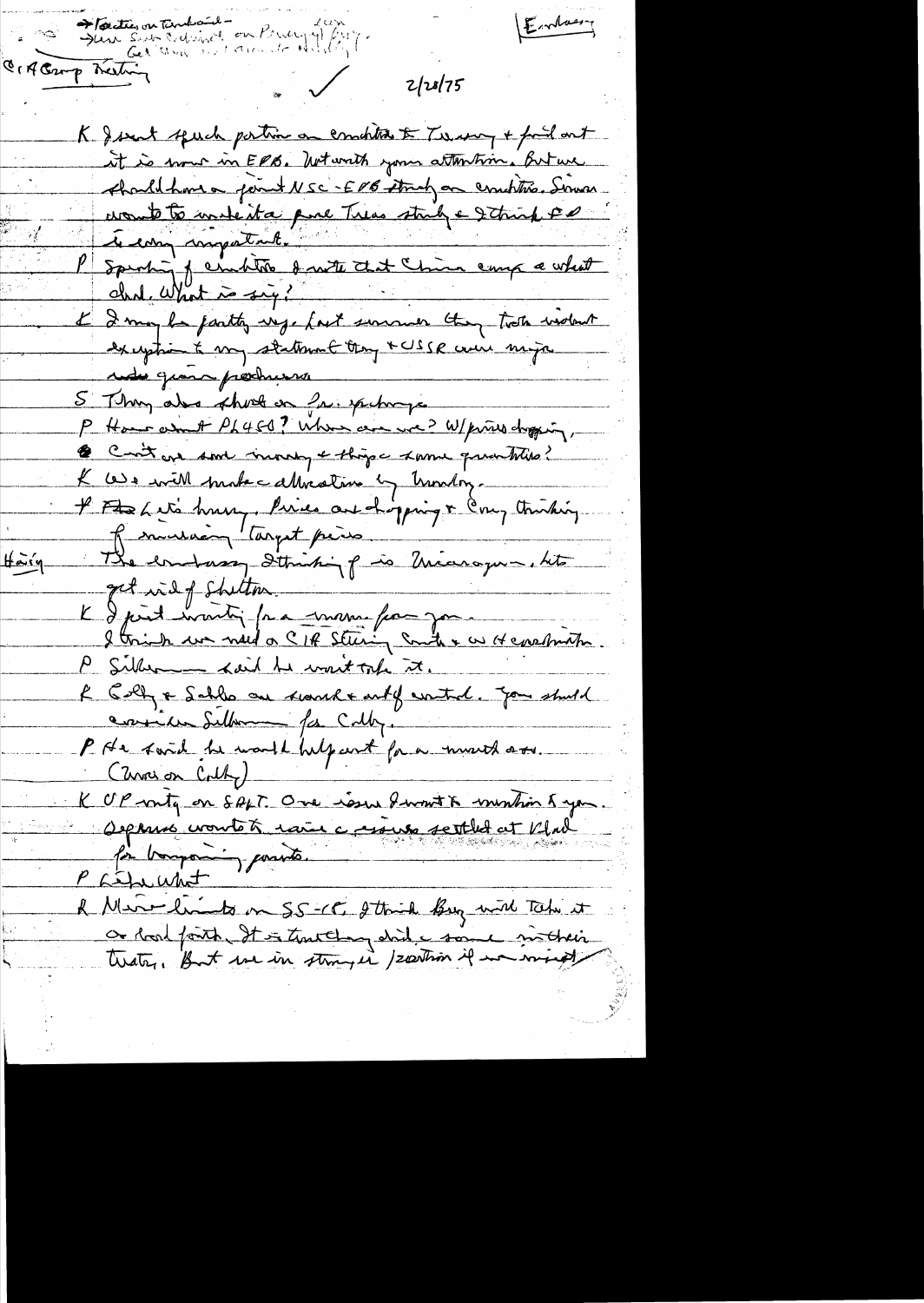Schlig-backfort full barkground forger AMSC Inty

 $k$ 

our hints of Mal. Otherwise we are buck to channing Part Monderflier af in 700 minutie, an will home P What there they early 10 10 10 Our otten thing, Jacken is work attaching compliants without Vlade Colley pare impression their rest conservant instalation Subles traiting -with work Unough a short we county would be way . P Gord identit Cin -one a find tochper poppe K Charch + Reason how without have without in 3 ye UN parkage. They put would caugh au popines. Itains un étunillaite puite. I game known they will cut anyway. We should ark for K We should got for 61 th crapt 5. Tloy also bruéa combodia genéral cut to 75 will met it up then drawly etc. We can't accept the psey. of taking ants like That invention the the one made eggs P Americo Sur delegation doing S Voty us PRG K Your should see letter to Buy  $(P\rightarrow \rightarrow \rightarrow)$ P & with suz leig hns. B.<br>K Yes, but I have an inneary feeling southing Fary of By On Poman, les rather Than grave child to you hundle that home interagement wrote to type !<br>reached it us defense is of food 25 que in 69.75